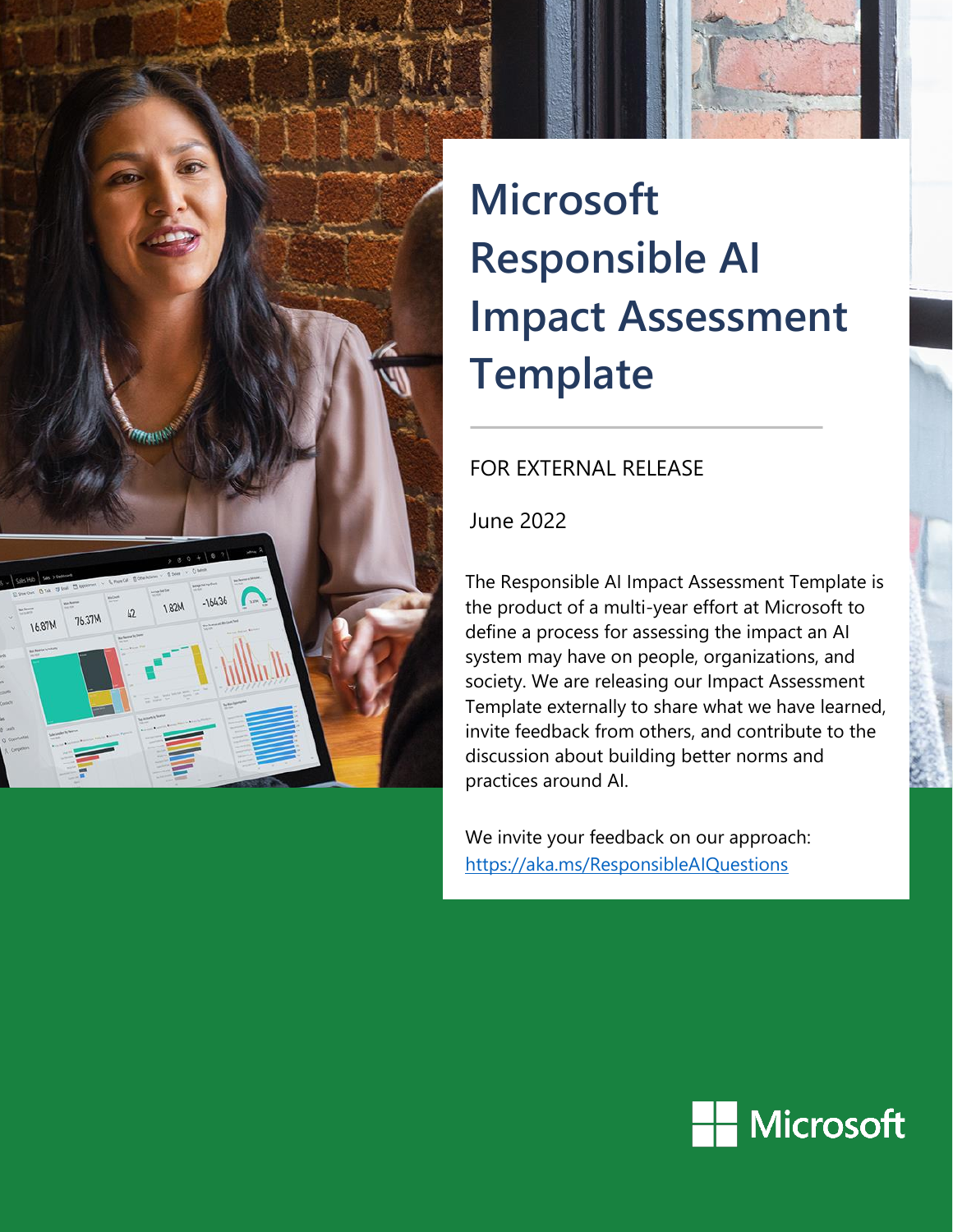# Responsible AI Impact Assessment for [System Name]

For questions about specific sections within the Impact Assessment, please refer to the Impact Assessment Guide.

# **Section 1: System Information**

## **System profile**

#### **1.1** *Complete the system information below.*

| System name |  |
|-------------|--|
| Team name   |  |

#### *Track revision history below.*

| Authors      |  |
|--------------|--|
| Last updated |  |

*Identify the individuals who will review your Impact Assessment when it is completed.* 

|--|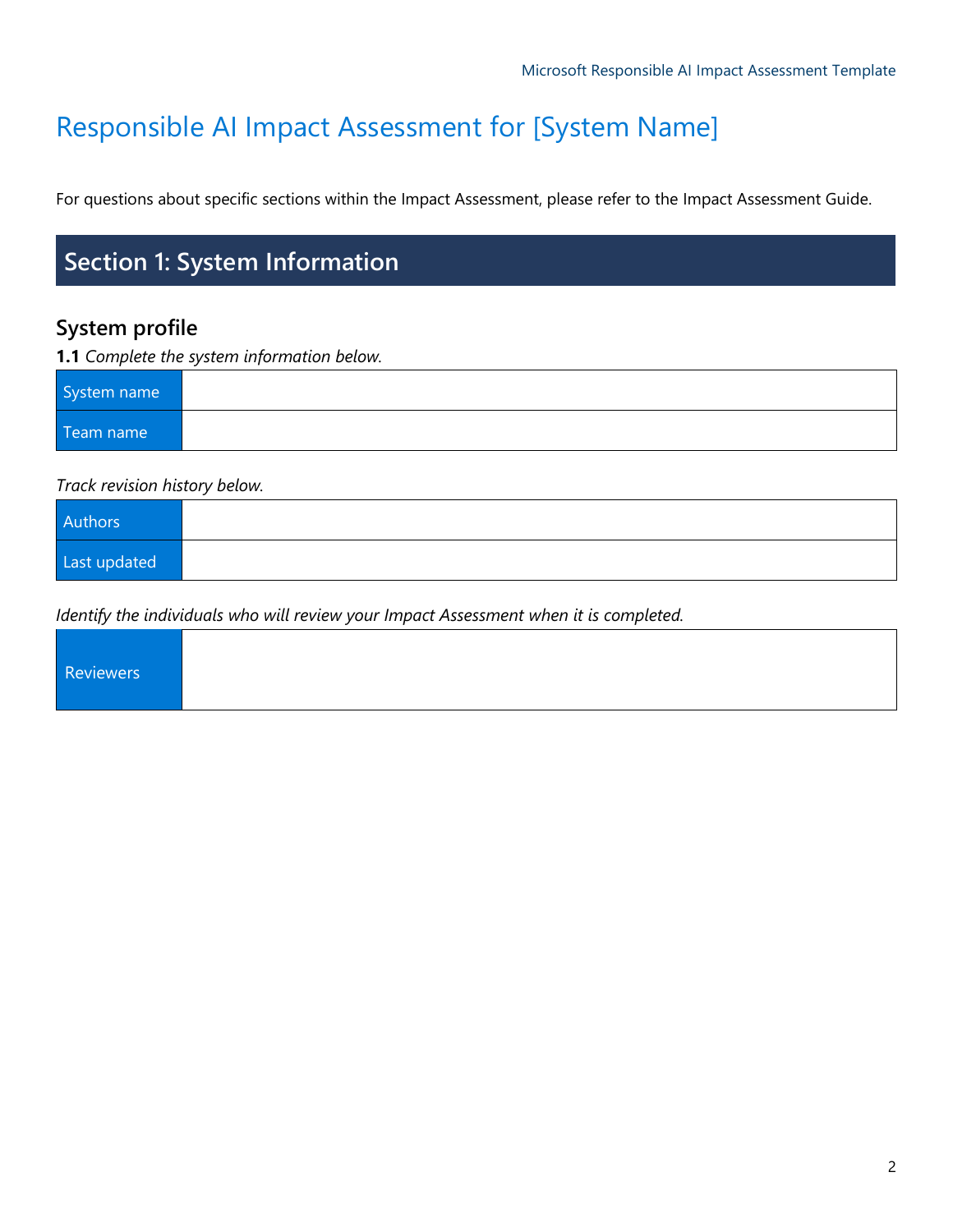## **System lifecycle stage**

**1.2** *Indicate the dates of planned releases for the system.*

| Date | Lifecycle stage             |
|------|-----------------------------|
|      | Planning & analysis         |
|      | Design                      |
|      | Development                 |
|      | Testing                     |
|      | Implementation & deployment |
|      | Maintenance                 |
|      | Retired                     |

## **System description**

**1.3** *Briefly explain, in plain language, what you're building. This will give reviewers the necessary context to understand the system and the environment in which it operates.* 

| System description |  |  |
|--------------------|--|--|
|                    |  |  |
|                    |  |  |
|                    |  |  |

*If you have links to any supplementary information on the system such as demonstrations, functional specifications, slide decks, or system architecture diagrams, please include links below.*

| Description of supplementary information | Link |
|------------------------------------------|------|
|                                          |      |
|                                          |      |
|                                          |      |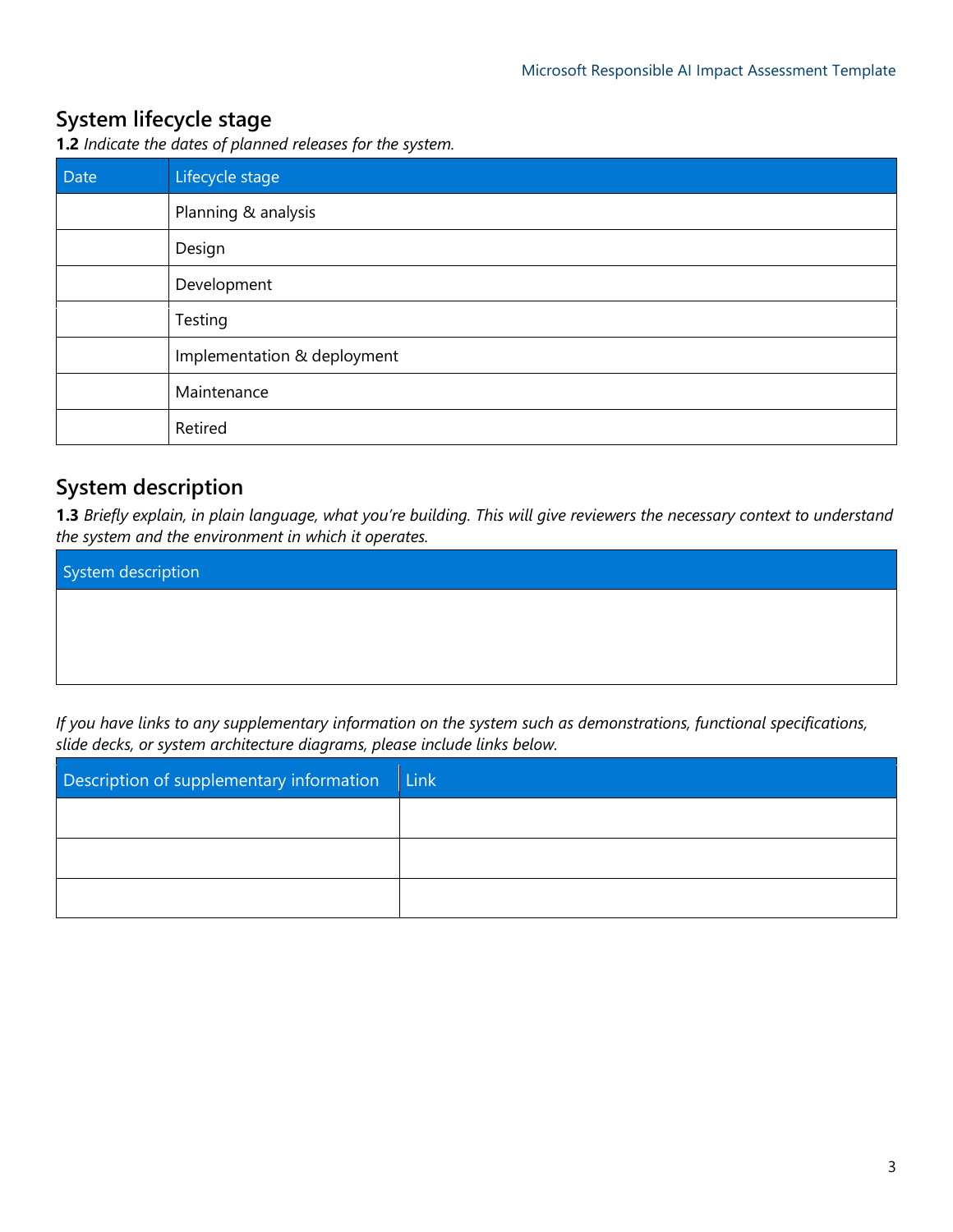#### **System purpose**

**1.4** *Briefly describe the purpose of the system and system features, focusing on how the system will address the needs of the people who use it. Explain how the AI technology contributes to achieving these objectives.*

| System purpose |  |  |
|----------------|--|--|
|                |  |  |
|                |  |  |

## **System features**

**1.5** *Focusing on the whole system, briefly describe the system features or high-level feature areas that already exist and those planned for the upcoming release.*

| <b>Existing system features</b> | System features planned for the upcoming release |
|---------------------------------|--------------------------------------------------|
|                                 |                                                  |
|                                 |                                                  |
|                                 |                                                  |
|                                 |                                                  |

*Briefly describe how this system relates to other systems or products. For example, describe if the system includes models from other systems.*

| Relation to other systems/products |  |
|------------------------------------|--|
|                                    |  |
|                                    |  |

## **Geographic areas and languages**

**1.6** *Describe the geographic areas where the system will or might be deployed to identify special considerations for language, laws, and culture.*

| The system is currently deployed to:                     |  |
|----------------------------------------------------------|--|
| In the upcoming release, the system will be deployed to: |  |
| In the future, the system might be deployed to:          |  |

*For natural language processing systems, describe supported languages:*

| The system currently supports:                    |  |
|---------------------------------------------------|--|
| In the upcoming release, the system will support: |  |
| In the future, the system might support:          |  |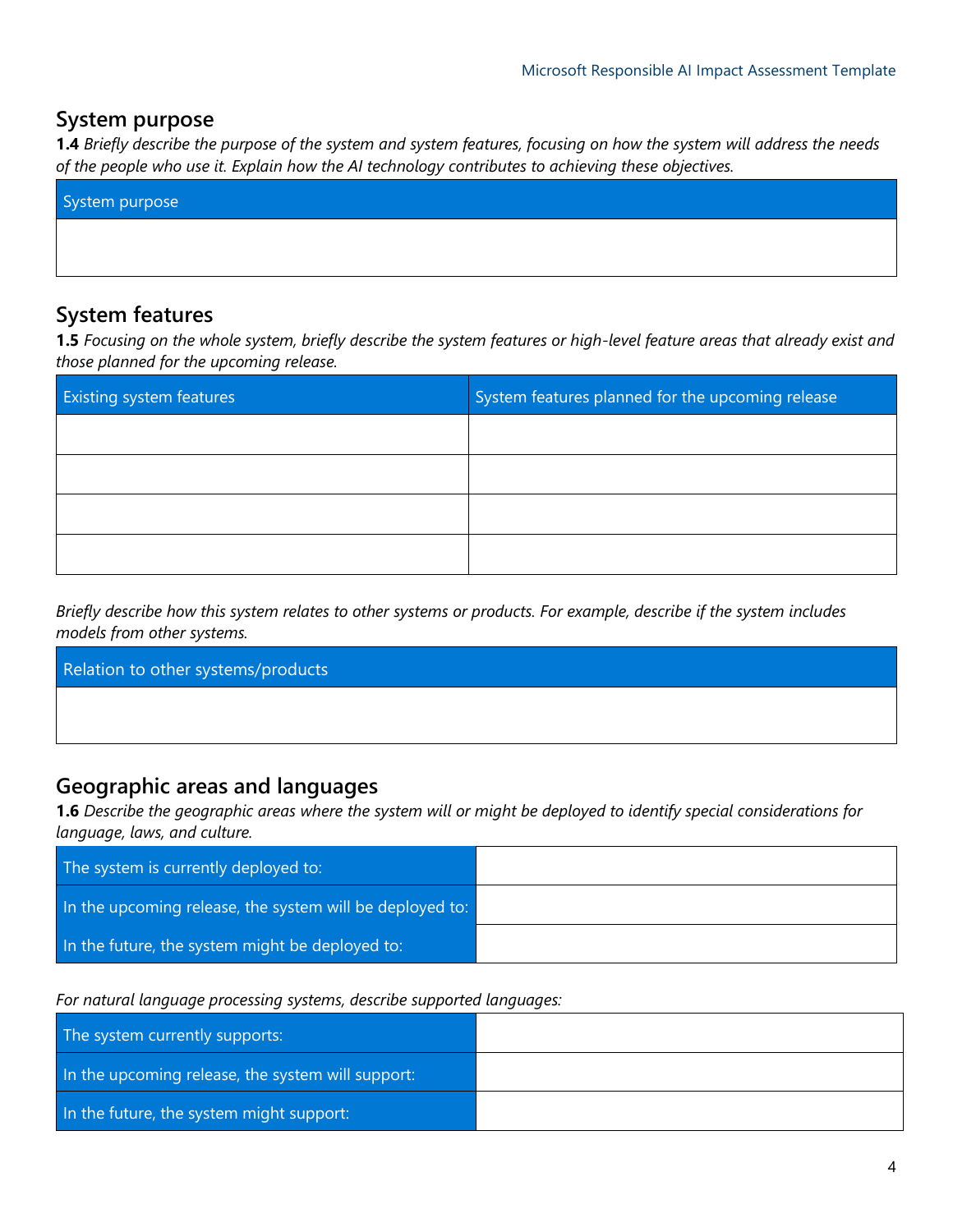## **Deployment mode**

**1.7** *Document each way that this system might be deployed.*

| How is the system currently deployed?                                   |  |
|-------------------------------------------------------------------------|--|
| Will the deployment mode change in the upcoming release?<br>If so, how? |  |

## **Intended uses**

**1.8** *Intended uses are the uses of the system your team is designing and testing for. An intended use is a description of who will use the system, for what task or purpose, and where they are when using the system. They are not the same as system features, as any number of features could be part of an intended use. Fill in the table with a description of the system's intended use(s).*

| Name of intended use(s) | Description of intended use(s) |
|-------------------------|--------------------------------|
|                         |                                |
|                         |                                |
| . ب                     |                                |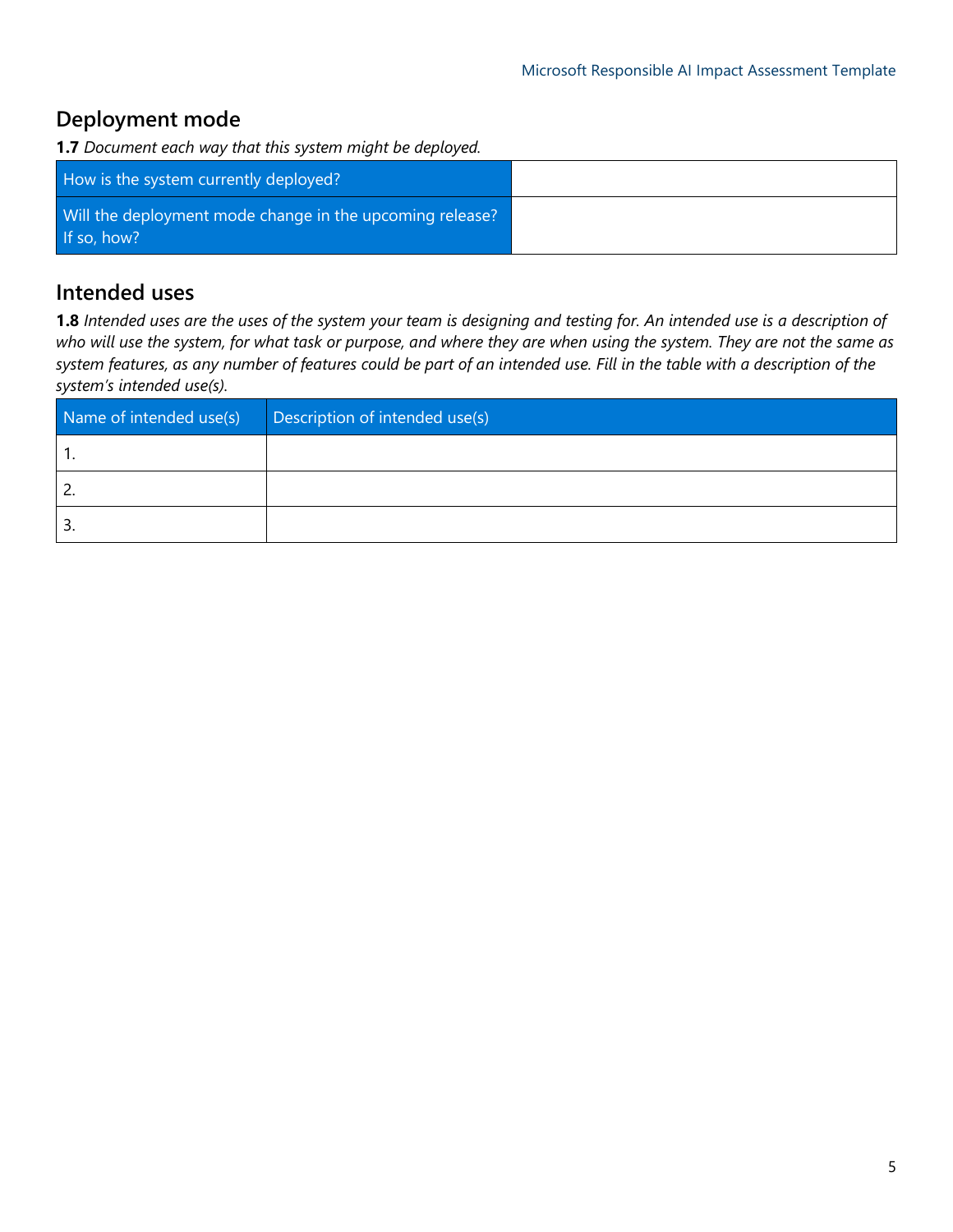# **Section 2: Intended uses**

#### **Intended use #1**: **[Name of intended use] – repeat for each intended use**

Copy and paste the Intended Use  $#1$  section and repeat questions  $2.1 - 2.8$  for each intended use you identified above.

#### **Assessment of fitness for purpose**

**2.1** *Assess how the system's use will solve the problem posed by each intended use, recognizing that there may be multiple valid ways in which to solve the problem.* 

Assessment of fitness for purpose

#### **Stakeholders, potential benefits, and potential harms**

**2.2** *Identify the system's stakeholders for this intended use. Then, for each stakeholder, document the potential benefits and potential harms. For more information, including prompts, see the Impact Assessment Guide.*

| Stakeholders | Potential system benefits | Potential system harms |
|--------------|---------------------------|------------------------|
| 1.           |                           |                        |
| 2.           |                           |                        |
| 3.           |                           |                        |
| 4.           |                           |                        |
| 5.           |                           |                        |
| 6.           |                           |                        |
| 7.           |                           |                        |
| 8.           |                           |                        |
| 9.           |                           |                        |
| 10.          |                           |                        |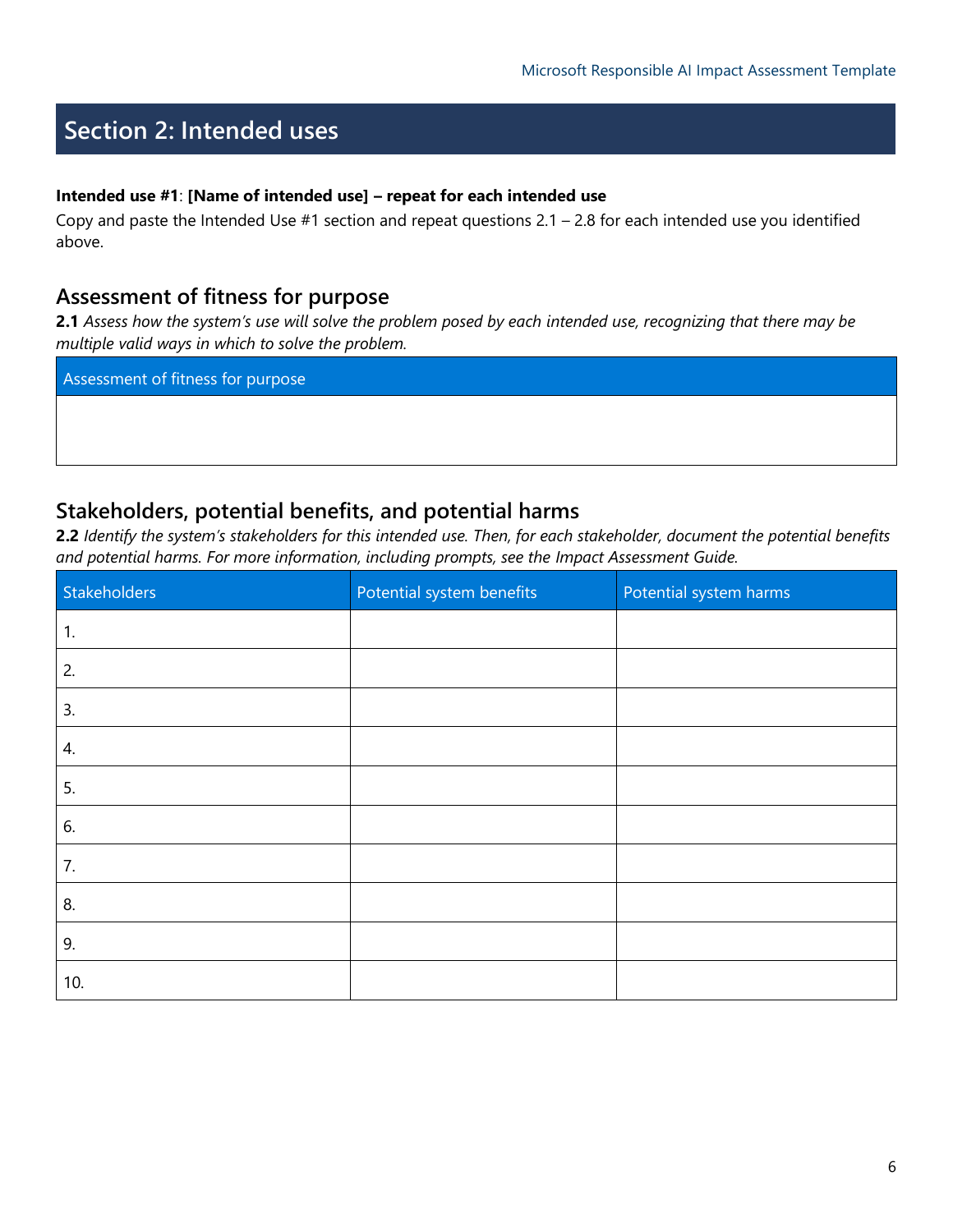## **Stakeholders for Goal-driven requirements from the Responsible AI Standard**

**2.3** *Certain Goals in the Responsible AI Standard require you to identify specific types of stakeholders. You may have included them in the stakeholder table above. For the Goals below that apply to the system, identify the specific stakeholder(s) for this intended use. If a Goal does not apply to the system, enter "N/A" in the table.* 

## **Goal A5: Human oversight and control**

*This Goal applies to all AI systems. Complete the table below.*

| Who is responsible for troubleshooting, managing,<br>operating, overseeing, and controlling the system during<br>and after deployment? | For these stakeholders, identify their oversight and<br>control responsibilities. |
|----------------------------------------------------------------------------------------------------------------------------------------|-----------------------------------------------------------------------------------|
|                                                                                                                                        |                                                                                   |

#### **Goal T1: System intelligibility for decision making**

*This Goal applies to AI systems when the intended use of the generated outputs is to inform decision making by or about people. If this Goal applies to the system, complete the table below.*

| Who will use the outputs of the system to make<br>decisions? | Who will decisions be made about? |
|--------------------------------------------------------------|-----------------------------------|
|                                                              |                                   |

## **Goal T2: Communication to stakeholders**

*This Goal applies to all AI systems. Complete the table below.* 

| Who will make decisions about whether to employ the | Who develops or deploys systems that integrate with |
|-----------------------------------------------------|-----------------------------------------------------|
| system for particular tasks?                        | this system?                                        |
|                                                     |                                                     |

## **Goal T3: Disclosure of AI interaction**

*This Goal applies to AI systems that impersonate interactions with humans, unless it is obvious from the circumstances or context of use that an AI system is in use, and AI systems that generate or manipulate image, audio, or video content that could falsely appear to be authentic. If this Goal applies to the system, complete the table below.*

Who will use or be exposed to the system?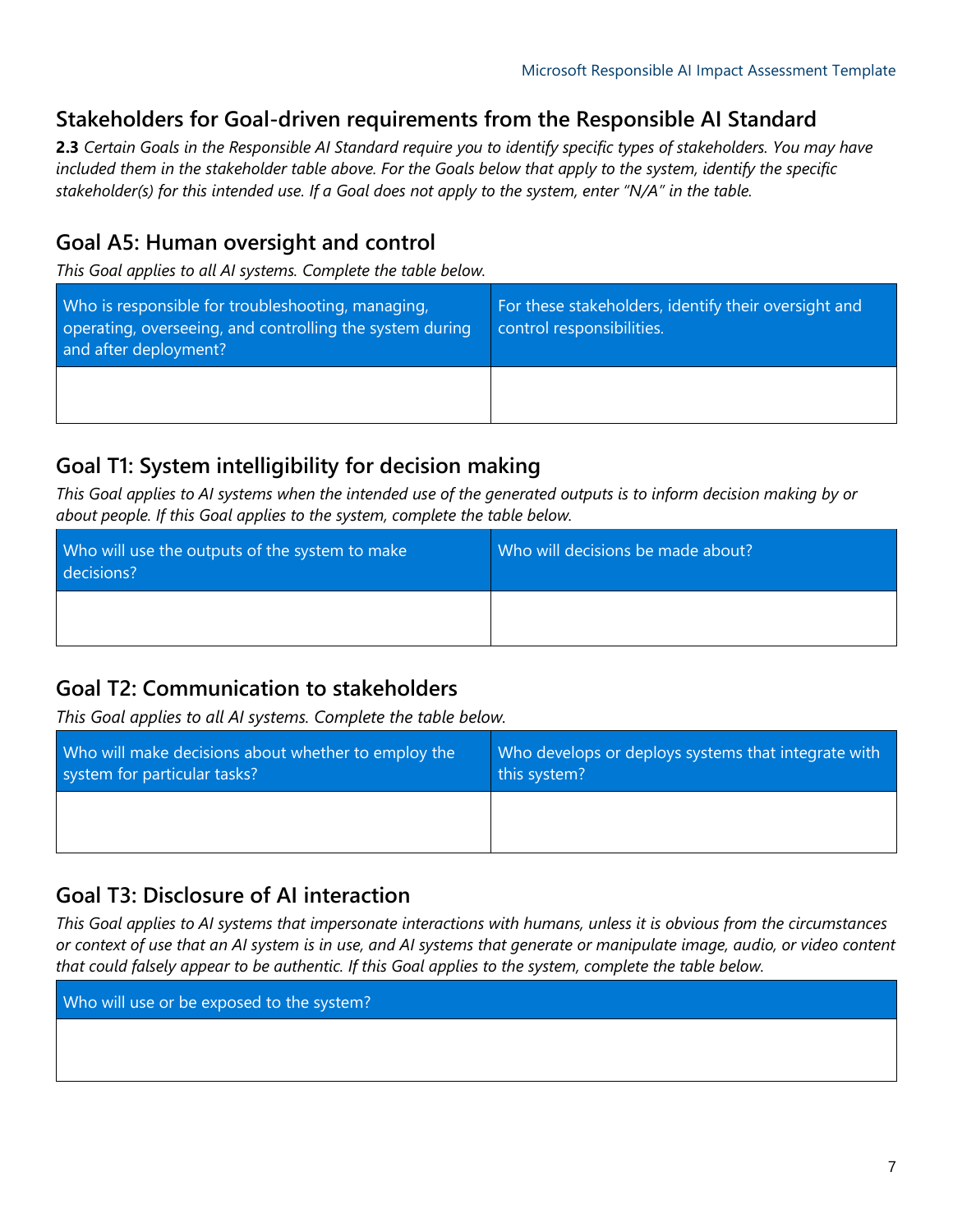## **Fairness considerations**

**2.4** *For each Fairness Goal that applies to the system, 1) identify the relevant stakeholder(s) (e.g., system user, person impacted by the system); 2) identify any demographic groups, including marginalized groups, that may require fairness considerations; and 3) prioritize these groups for fairness consideration and explain how the fairness consideration applies. If the Fairness Goal does not apply to the system, enter "N/A" in the first column.* 

## **Goal F1: Quality of service**

*This Goal applies to AI systems when system users or people impacted by the system with different demographic characteristics might experience differences in quality of service that can be remedied by building the system differently. If this Goal applies to the system, complete the table below describing the appropriate stakeholders for this intended use.* 

| Which stakeholder(s)<br>will be affected? | For affected stakeholder(s) which<br>demographic groups are you prioritizing for<br>this Goal? | Explain how each demographic group<br>might be affected. |
|-------------------------------------------|------------------------------------------------------------------------------------------------|----------------------------------------------------------|
|                                           |                                                                                                |                                                          |

## **Goal F2: Allocation of resources and opportunities**

*This Goal applies to AI systems that generate outputs that directly affect the allocation of resources or opportunities relating to finance, education, employment, healthcare, housing, insurance, or social welfare. If this Goal applies to the system, complete the table below describing the appropriate stakeholders for this intended use.* 

| Which stakeholder(s)<br>will be affected? | For affected stakeholder(s) which<br>demographic groups are you prioritizing for<br>this Goal? | Explain how each demographic group<br>might be affected. |
|-------------------------------------------|------------------------------------------------------------------------------------------------|----------------------------------------------------------|
|                                           |                                                                                                |                                                          |

## **Goal F3: Minimization of stereotyping, demeaning, and erasing outputs**

*This Goal applies to AI systems when system outputs include descriptions, depictions, or other representations of people, cultures, or society. If this Goal applies to the system, complete the table below describing the appropriate stakeholders for this intended use.* 

| Which stakeholder(s)<br>will be affected? | For affected stakeholder(s) which<br>demographic groups are you prioritizing for<br>this Goal? | Explain how each demographic group<br>might be affected. |
|-------------------------------------------|------------------------------------------------------------------------------------------------|----------------------------------------------------------|
|                                           |                                                                                                |                                                          |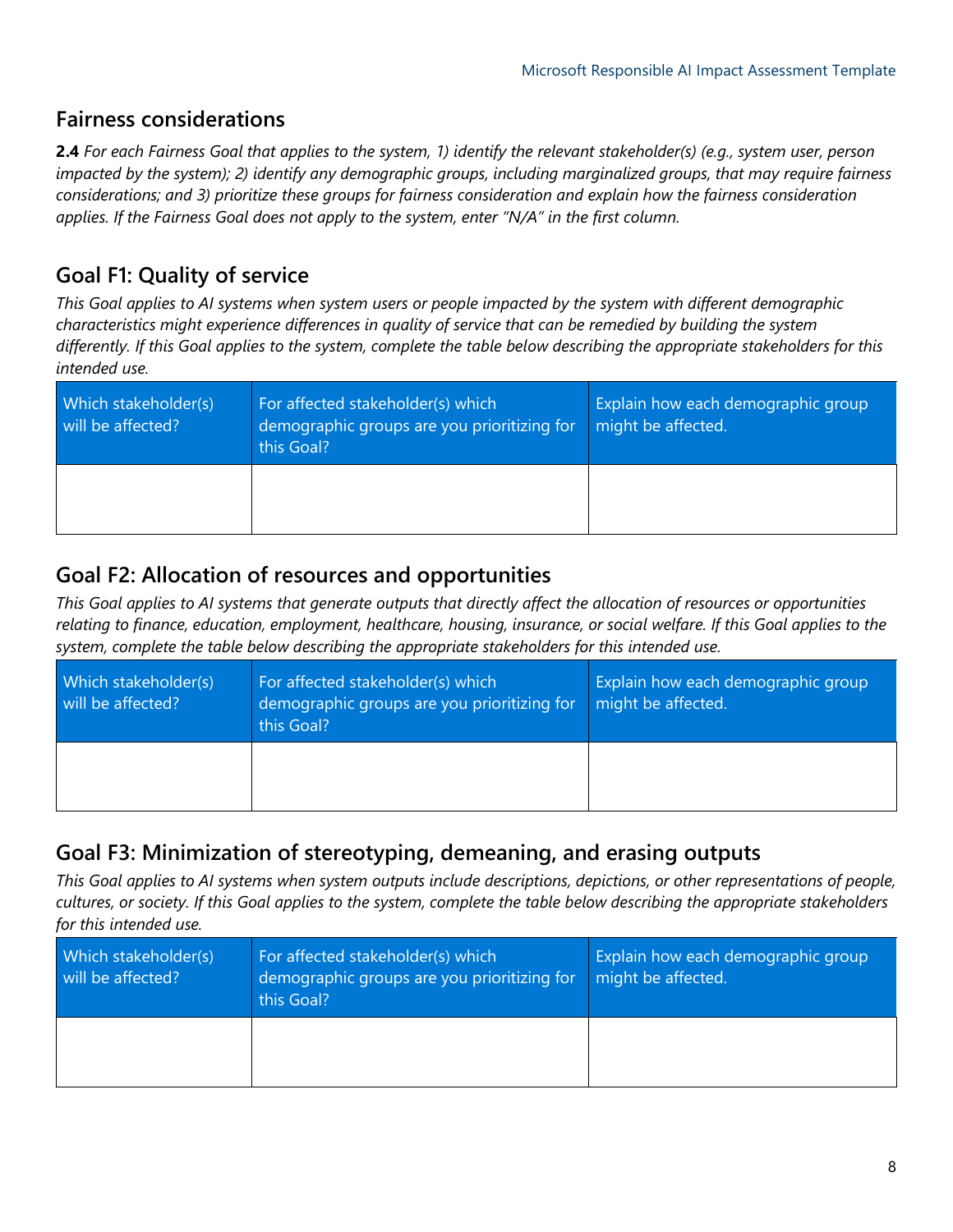## **Technology readiness assessment**

**2.5** *Indicate with an "X" the description that best represents the system regarding this intended use.*

| Select one | <b>Technology Readiness</b>                                                                                                                                                                                                                                                                                             |
|------------|-------------------------------------------------------------------------------------------------------------------------------------------------------------------------------------------------------------------------------------------------------------------------------------------------------------------------|
|            | The system includes AI supported by basic research and has not yet<br>been deployed to production systems at scale for similar uses.                                                                                                                                                                                    |
|            | The system includes AI supported by evidence demonstrating feasibility for uses similar to<br>this intended use in production systems.                                                                                                                                                                                  |
|            | This is the first time that one or more system component(s) are to be validated in<br>relevant environment(s) for the intended use. Operational conditions that can be<br>supported have not yet been completely defined and evaluated.                                                                                 |
|            | This is the first time the whole system will be validated in relevant environment(s) for<br>the intended use. Operational conditions that can be supported will also<br>be validated. Alternatively, nearly similar systems or nearly similar methods have been<br>applied by other organizations with defined success. |
|            | The whole system has been deployed for all intended uses, and operational conditions<br>have been qualified through testing and uses in production.                                                                                                                                                                     |

## **Task complexity**

**2.6** *Indicate with an "X" the description that best represents the system regarding this intended use.*

| Select One | <b>Task Complexity</b>                                                                                                                                                                                                                                                                                                                                                                                                                           |
|------------|--------------------------------------------------------------------------------------------------------------------------------------------------------------------------------------------------------------------------------------------------------------------------------------------------------------------------------------------------------------------------------------------------------------------------------------------------|
|            | Simple tasks, such as classification based on few features into a few categories with clear<br>boundaries. For such decisions, humans could easily agree on the correct answer, and identify<br>mistakes made by the system. For example, a natural language processing system that checks<br>spelling in documents.                                                                                                                             |
|            | <b>Moderately complex tasks</b> , such as classification into a few categories that are subjective. Typically,<br>ground truth is defined by most evaluators arriving at the same answer. For example, a natural<br>language processing system that autocompletes a word or phrase as the user is typing.                                                                                                                                        |
|            | <b>Complex tasks</b> , such as models based on many features, not easily interpretable by humans,<br>resulting in highly variable predictions without clear boundaries between decision criteria. For such<br>decisions, humans would have a difficult time agreeing on the best answer, and there may be no<br>clearly incorrect answer. For example, a natural language processing system that generates prose<br>based on user input prompts. |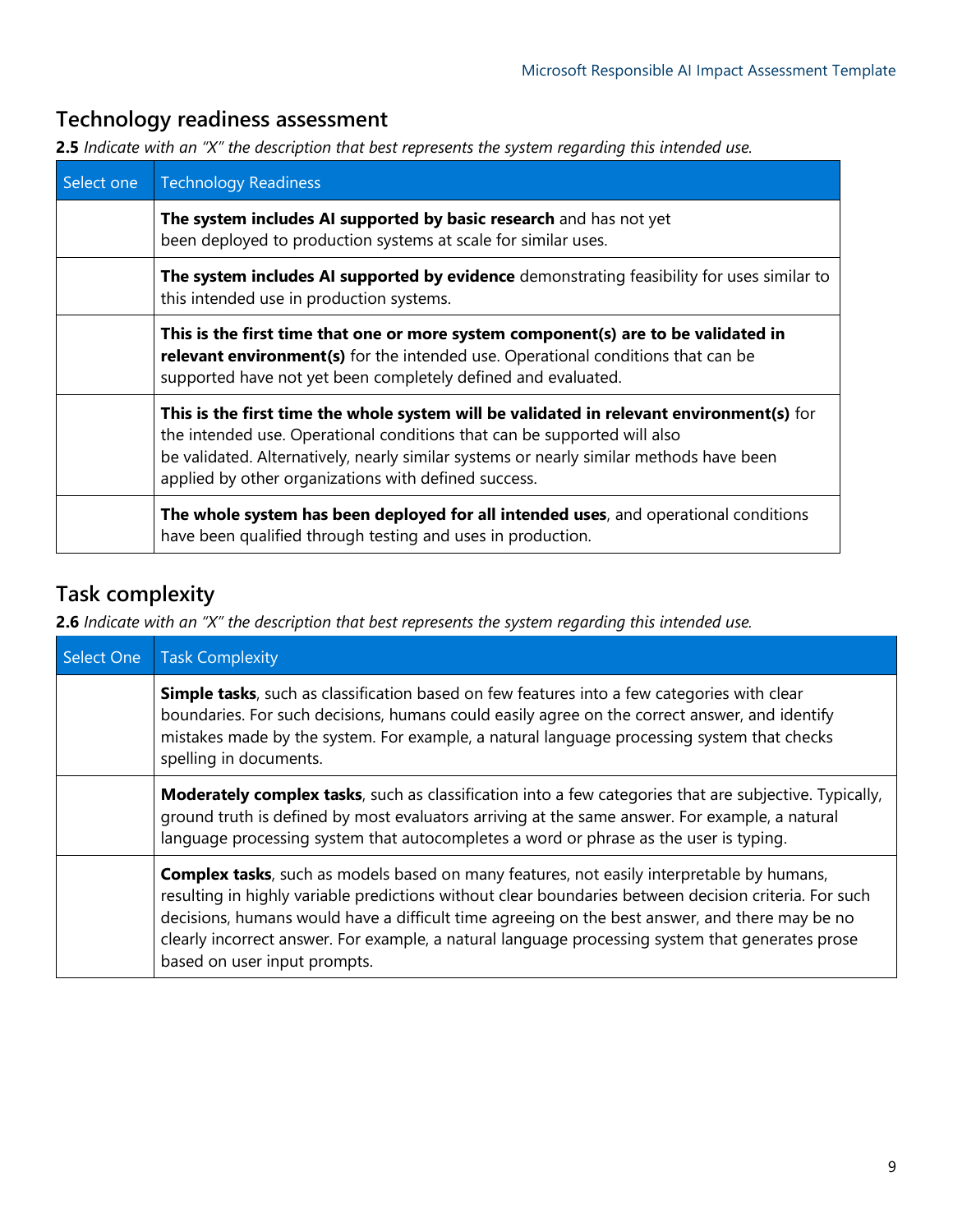## **Role of humans**

**2.7** *Indicate with an "X" the description that best represents the system regarding this intended use.*

| Select One | Role of humans                                                                                                                                                                                                                                                                                                                                    |
|------------|---------------------------------------------------------------------------------------------------------------------------------------------------------------------------------------------------------------------------------------------------------------------------------------------------------------------------------------------------|
|            | People will be responsible for troubleshooting triggered by system alerts but will not<br>otherwise oversee system operation. For example, an AI system that generates keywords<br>from unstructured text alerts the operator of errors, such as improper format of submission<br>files.                                                          |
|            | The system will support effective hand-off to people but will be designed to automate<br>most use. For example, an AI system that generates keywords from unstructured text that can<br>be configured by system admins to alert the operator when keyword generation falls below a<br>certain confidence threshold.                               |
|            | The system will require effective hand-off to people but will be designed to automate<br>most use. For example, an AI system that generates keywords from unstructured text alerts<br>the operator when keyword generation falls below a certain confidence threshold (regardless<br>of system admin configuration).                              |
|            | People will evaluate system outputs and can intervene before any action is taken: the<br>system will proceed unless the reviewer intervenes. For example, an AI system that generates<br>keywords from unstructured text will deliver the generated keywords for operator review but<br>will finalize the results unless the operator intervenes. |
|            | People will make decisions based on output provided by the system: the system will not<br>proceed unless a person approves. For example, an AI system that generates keywords from<br>unstructured text but does not finalize the results without review and approval from the<br>operator.                                                       |

## **Deployment environment complexity**

**2.8** *Indicate with an "X" the description that best represents the system regarding this intended use.*

| Select One | Deployment environment complexity                                                                                                                                                                                                                                                                                                                                                                                                                                                                                                                                         |
|------------|---------------------------------------------------------------------------------------------------------------------------------------------------------------------------------------------------------------------------------------------------------------------------------------------------------------------------------------------------------------------------------------------------------------------------------------------------------------------------------------------------------------------------------------------------------------------------|
|            | Simple environment, such as when the deployment environment is static, possible input<br>options are limited, and there are few unexpected situations that the system must deal with<br>gracefully. For example, a natural language processing system used in a controlled research<br>environment.                                                                                                                                                                                                                                                                       |
|            | Moderately complex environment, such as when the deployment environment varies,<br>unexpected situations the system must deal with gracefully may occur, but when they do,<br>there is little risk to people, and it is clear how to effectively mitigate issues. For example, a<br>natural language processing system used in a corporate workplace where language is<br>professional and communication norms change slowly.                                                                                                                                             |
|            | <b>Complex environment</b> , such as when the deployment environment is dynamic, the system<br>will be deployed in an open and unpredictable environment or may be subject to drifts in<br>input distributions over time. There are many possible types of inputs, and inputs may<br>significantly vary in quality. Time and attention may be at a premium in making decisions and<br>it can be difficult to mitigate issues. For example, a natural language processing system used<br>on a social media platform where language and communication norms change rapidly. |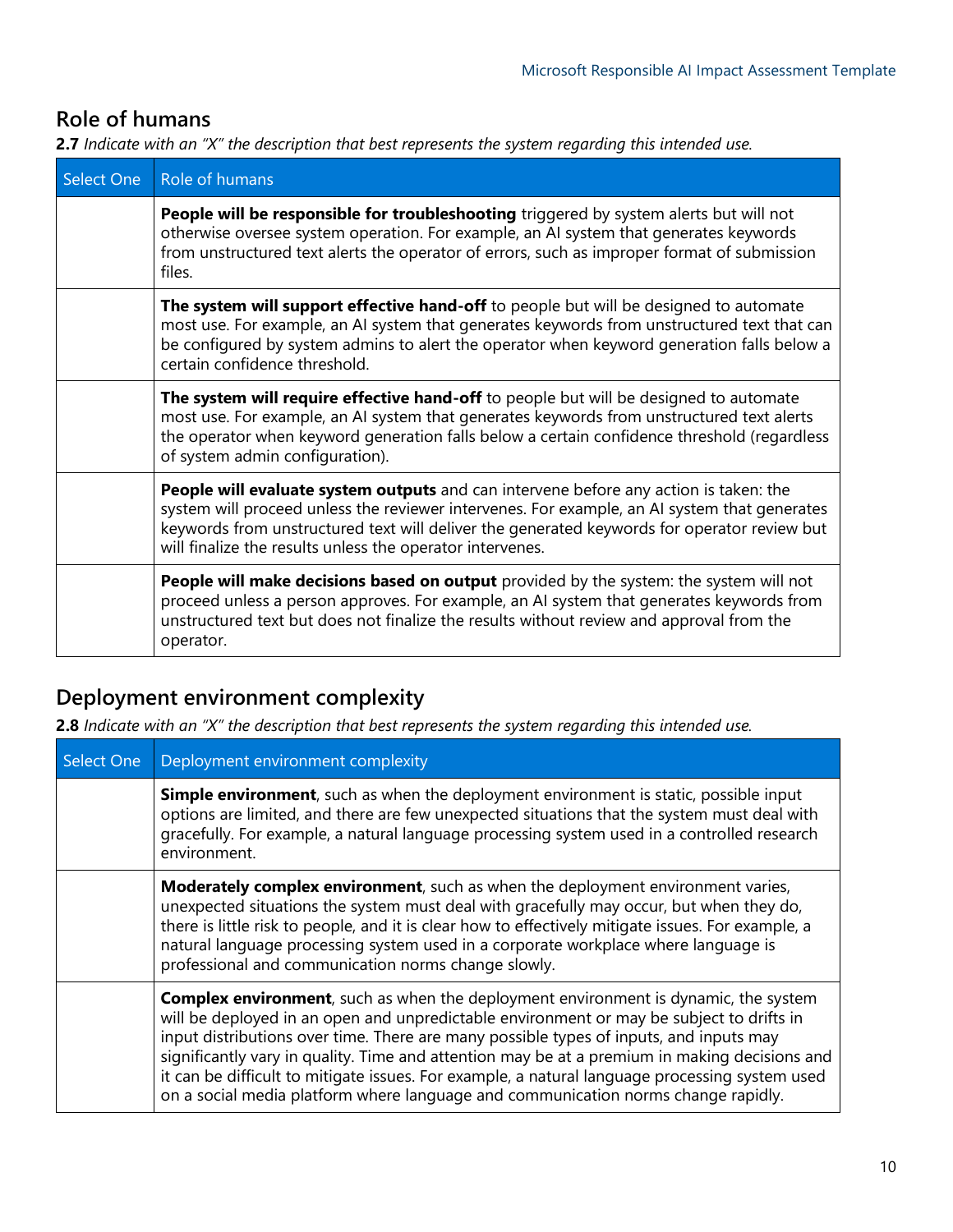# **Section 3: Adverse impact**

## **Restricted Uses**

**3.1** *If any uses of the system are subject to a legal or internal policy restriction, list them here, and follow the requirements for those uses.* 

Restricted Uses

## **Unsupported uses**

**3.2** *Uses for which the system was not designed or evaluated or that should be avoided.*

Unsupported uses

#### **Known limitations**

**3.3** *Describe the known limitations of the system. This could include scenarios where the system will not perform well, environmental factors to consider, or other operating factors to be aware of.*

Known limitations

## **Potential impact of failure on stakeholders**

**3.4** *Define predictable failures, including false positive and false negative results for the system as a whole and how they would impact stakeholders for each intended use.*

Potential impact of failure on stakeholders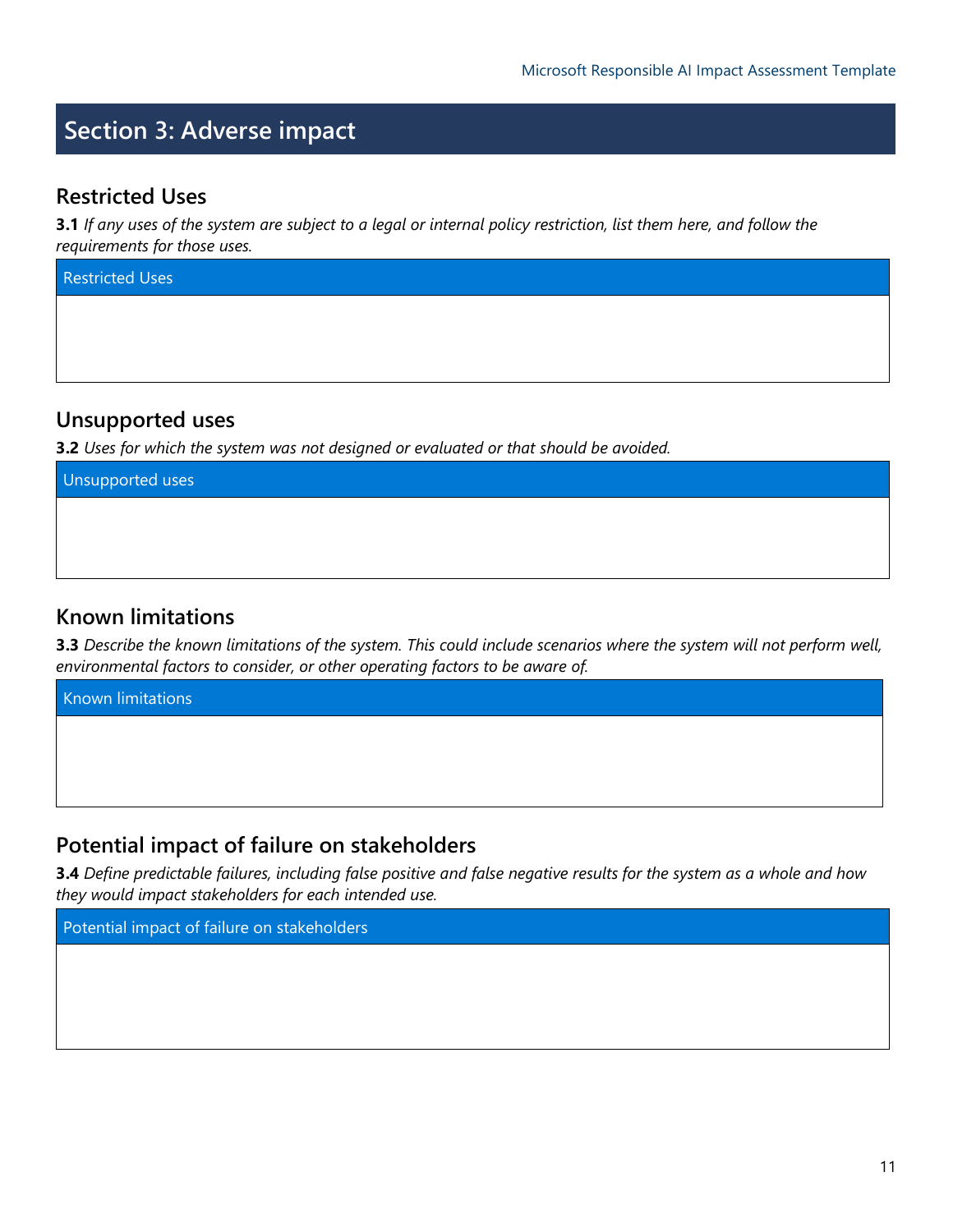## **Potential impact of misuse on stakeholders**

**3.5** *Define system misuse, whether intentional or unintentional, and how misuse could negatively impact each stakeholder. Identify and document whether the consequences of misuse differ for marginalized groups. When serious impacts of misuse are identified, note them in the summary of impact as a potential harm.*

Potential impact of misuse on stakeholders

## **Sensitive Uses**

**3.6** *Consider whether the use or misuse of the system could meet any of the Microsoft Sensitive Use triggers below.* 

| Yes or No | Sensitive Use triggers                                                                                                                                                                                                                                                                                                                               |
|-----------|------------------------------------------------------------------------------------------------------------------------------------------------------------------------------------------------------------------------------------------------------------------------------------------------------------------------------------------------------|
|           | <b>Consequential impact on legal position or life opportunities</b><br>The use or misuse of the AI system could affect an individual's: legal status, legal rights, access<br>to credit, education, employment, healthcare, housing, insurance, and social welfare benefits, services,<br>or opportunities, or the terms on which they are provided. |
|           | Risk of physical or psychological injury<br>The use or misuse of the AI system could result in significant physical or psychological injury to an<br>individual.                                                                                                                                                                                     |
|           | Threat to human rights<br>The use or misuse of the AI system could restrict, infringe upon, or undermine the ability to realize an<br>individual's human rights. Because human rights are interdependent and interrelated, AI can affect<br>nearly every internationally recognized human right.                                                     |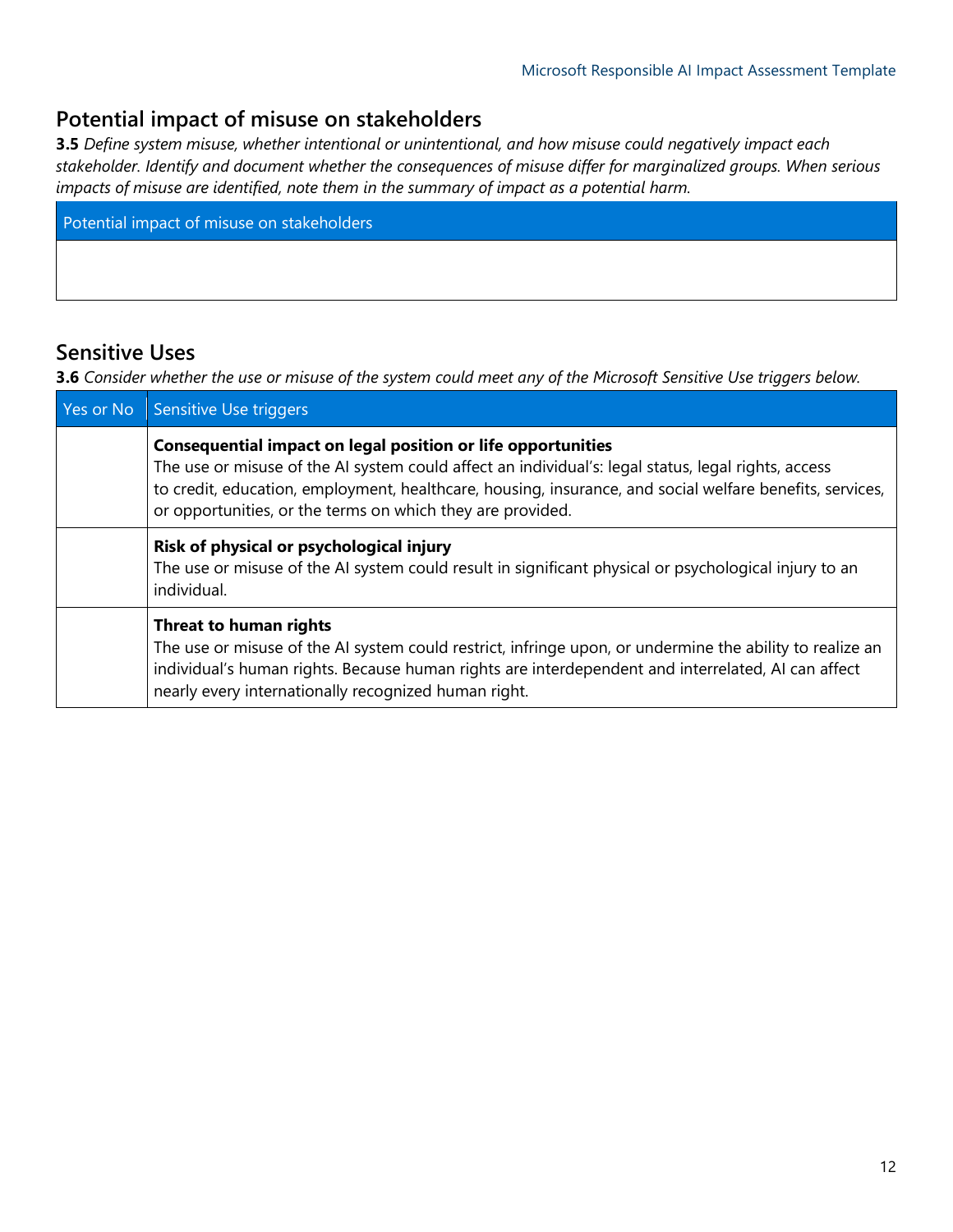# **Section 4: Data Requirements**

#### **Data requirements**

**4.1** *Define and document data requirements with respect to the system's intended uses, stakeholders, and the geographic areas where the system will be deployed.* 

Data requirements

## **Existing data sets**

**4.2** *If you plan to use existing data sets to train the system, assess the quantity and suitability of available data sets that will be needed by the system in relation to the data requirements defined above. If you do not plan to use predefined data sets, enter "N/A" in the response area.*

Existing data sets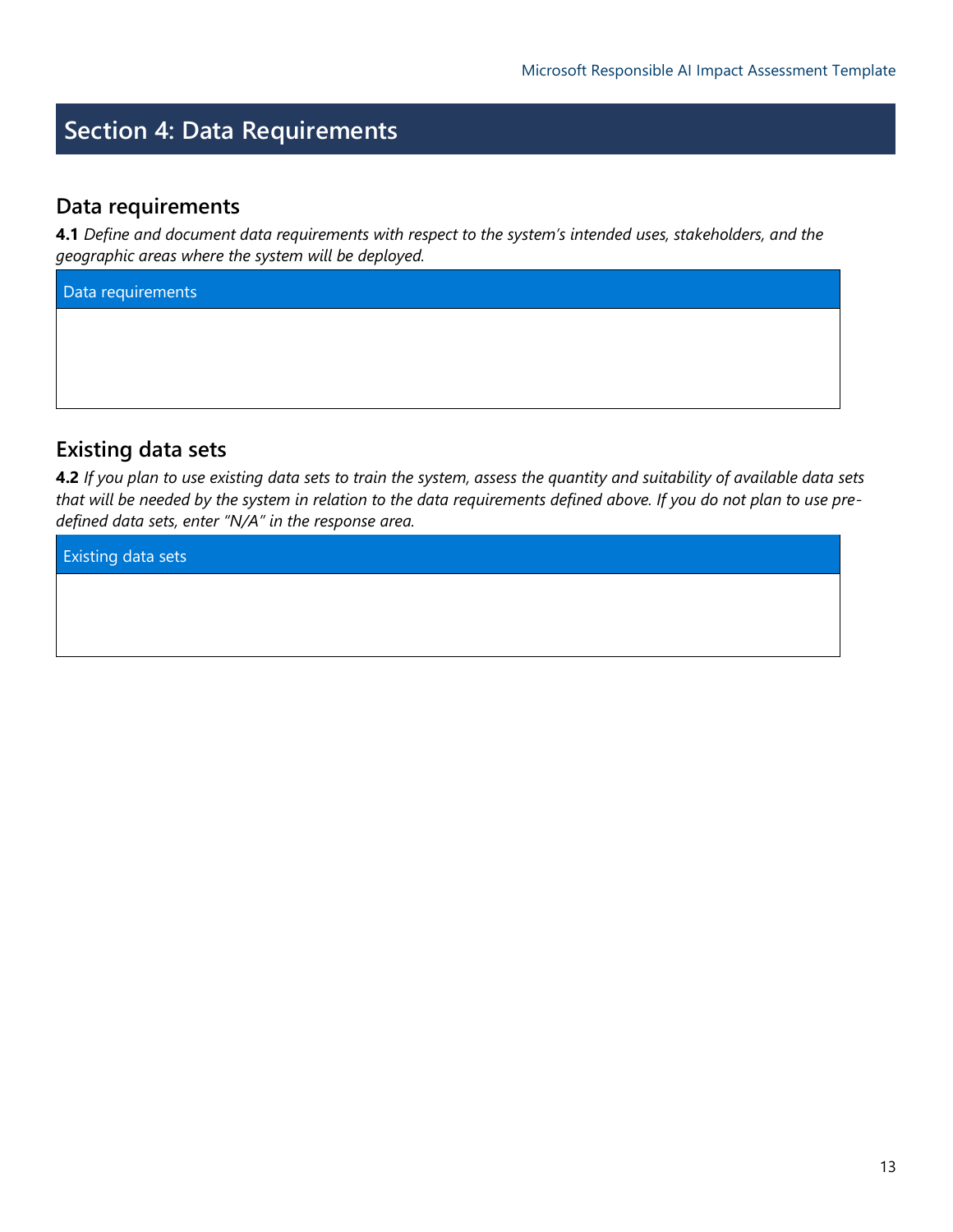# **Section 5: Summary of Impact**

## **Potential harms and preliminary mitigations**

**5.1** *Gather the potential harms you identified earlier in the Impact Assessment in this table (check the stakeholder*  table, fairness considerations, adverse impact section, and any other place where you may have described potential *harms). Use the mitigations prompts in the Impact Assessment Guide to understand if the Responsible AI Standard can mitigate some of the harms you identified. Discuss the harms that remain unmitigated with your team and potential reviewers.* 

| Describe the potential harm | Corresponding Goal from the<br>Responsible Al Standard<br>(if applicable) | Describe your initial ideas for mitigations or<br>explain how you might implement the<br>corresponding Goal in the design of the system |
|-----------------------------|---------------------------------------------------------------------------|-----------------------------------------------------------------------------------------------------------------------------------------|
|                             |                                                                           |                                                                                                                                         |
|                             |                                                                           |                                                                                                                                         |
|                             |                                                                           |                                                                                                                                         |
|                             |                                                                           |                                                                                                                                         |

## **Goal Applicability**

**5.2** *To assess which Goals apply to this system, use the tables below. When a Goal applies to only specific types of AI systems, indicate if the Goal applies to the system being evaluated in this Impact Assessment by indicating "Yes" or "No." If you indicate that a Goal does not apply to the system, explain why in the response area. If a Goal applies to the system, you must complete the requirements associated with that Goal while developing the system.* 

#### **Accountability Goals**

| Goals                                                                       | Does this Goal apply to the system? (Yes or No) |
|-----------------------------------------------------------------------------|-------------------------------------------------|
| A1: Impact assessment<br>Applies to: All AI systems.                        |                                                 |
| A2: Oversight of significant adverse impacts<br>Applies to: All AI systems. |                                                 |
| A3: Fit for purpose<br>Applies to: All AI systems.                          |                                                 |
| A4: Data governance and management<br>Applies to: All AI systems.           |                                                 |
| A5: Human oversight and control<br>Applies to: All AI systems.              |                                                 |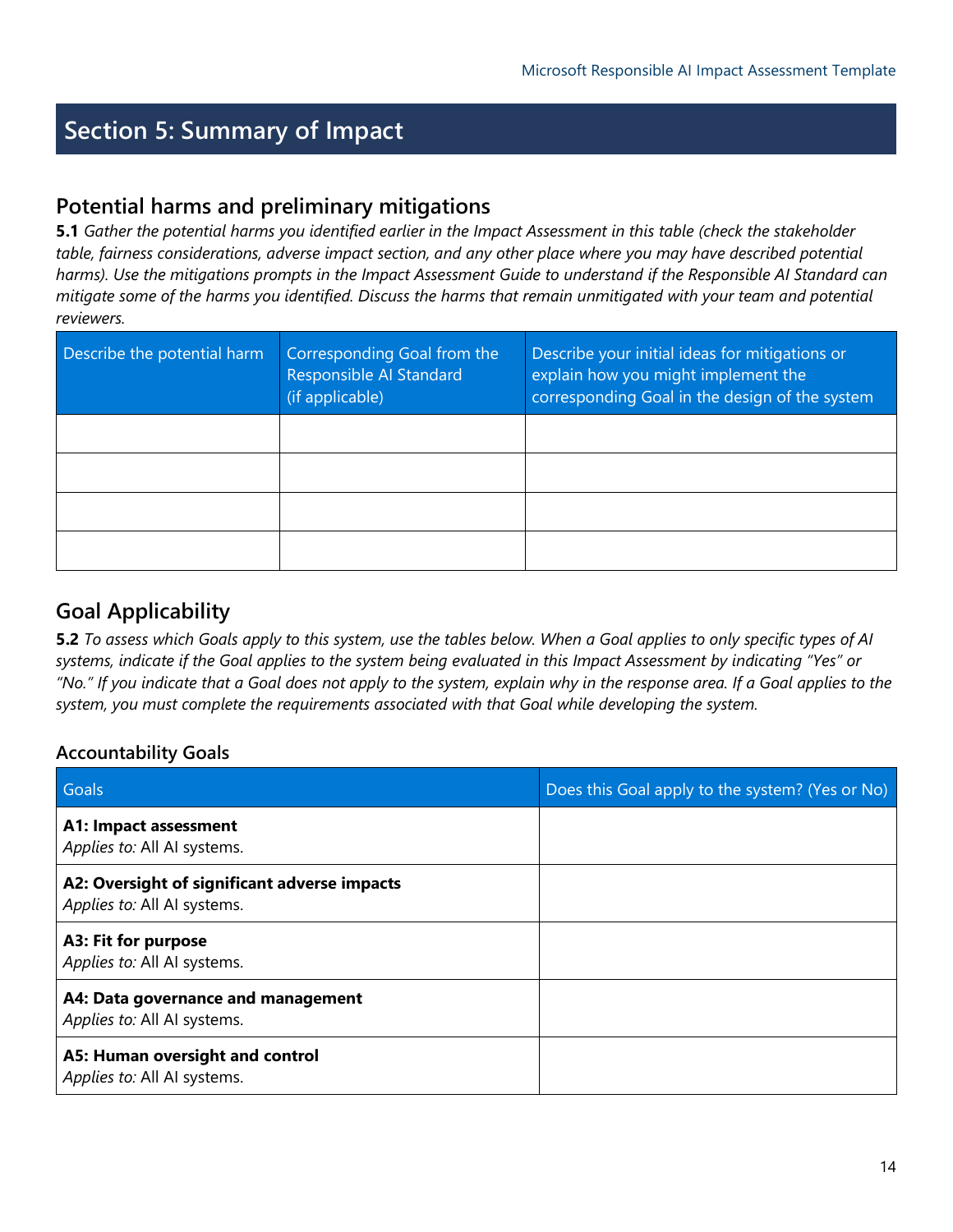#### **Transparency Goals**

| Goals                                                                                                                                                                                                                                                                                                                                    | Does this Goal apply to the system? (Yes or No) |
|------------------------------------------------------------------------------------------------------------------------------------------------------------------------------------------------------------------------------------------------------------------------------------------------------------------------------------------|-------------------------------------------------|
| T1: System intelligibility for decision making<br>Applies to: AI systems when the intended use of the generated<br>outputs is to inform decision making by or about people.                                                                                                                                                              |                                                 |
| T2: Communication to stakeholders<br>Applies to: All Al systems.                                                                                                                                                                                                                                                                         |                                                 |
| <b>T3: Disclosure of AI interaction</b><br>Applies to: AI systems that impersonate interactions with<br>humans, unless it is obvious from the circumstances or context<br>of use that an AI system is in use, and AI systems that generate<br>or manipulate image, audio, or video content that could falsely<br>appear to be authentic. |                                                 |

## If you selected "No" for any of the Transparency Goals, explain why the Goal does not apply to the system.

#### **Fairness Goals**

| Goals                                                                                                                                                                                                                                                                      | Does this Goal apply to the system? (Yes or No) |
|----------------------------------------------------------------------------------------------------------------------------------------------------------------------------------------------------------------------------------------------------------------------------|-------------------------------------------------|
| <b>F1: Quality of service</b><br>Applies to: AI systems when system users or people impacted by<br>the system with different demographic characteristics might<br>experience differences in quality of service that can be<br>remedied by building the system differently. |                                                 |
| F2: Allocation of resources and opportunities<br>Applies to: AI systems that generate outputs that directly affect<br>the allocation of resources or opportunities relating to finance,<br>education, employment, healthcare, housing, insurance, or<br>social welfare.    |                                                 |
| F3: Minimization of stereotyping, demeaning, and erasing<br>outputs<br>Applies to: AI systems when system outputs include<br>descriptions, depictions, or other representations of people,<br>cultures, or society.                                                        |                                                 |

If you selected "No" for any of the Fairness Goals, explain why the Goal does not apply to the system below.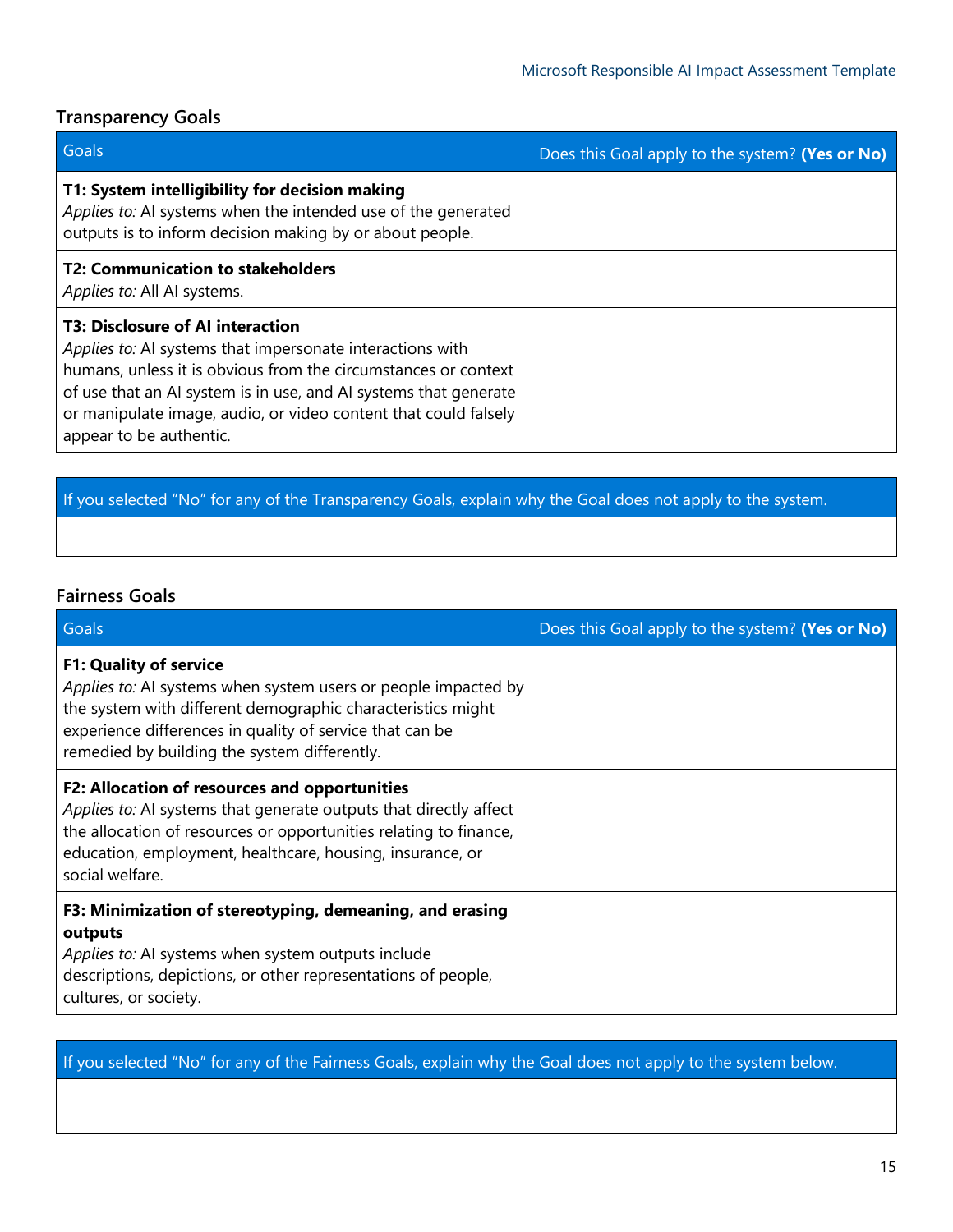#### **Reliability & Safety Goals**

| Goals                                                                            | Does this Goal apply to the system? (Yes or No) |
|----------------------------------------------------------------------------------|-------------------------------------------------|
| <b>RS1: Reliability and safety guidance</b><br>Applies to: All AI systems.       |                                                 |
| <b>RS2: Failures and remediations</b><br>Applies to: All AI systems.             |                                                 |
| RS3: Ongoing monitoring, feedback, and evaluation<br>Applies to: All AI systems. |                                                 |

#### **Privacy & Security Goals**

| Goals                                                                                           | Does this Goal apply to the system? (Yes or No) |
|-------------------------------------------------------------------------------------------------|-------------------------------------------------|
| <b>PS1: Privacy Standard compliance</b><br>Applies when the Microsoft Privacy Standard applies. |                                                 |
| <b>PS2: Security Policy compliance</b><br>Applies when the Microsoft Security Policy applies.   |                                                 |

#### **Inclusiveness Goal**

| Goals                                                                                               | Does this Goal apply to the system? (Yes or No) |
|-----------------------------------------------------------------------------------------------------|-------------------------------------------------|
| I1: Accessibility Standards compliance<br>Applies when the Microsoft Accessibility Standards apply. |                                                 |

## **Signing off on the Impact Assessment**

**5.3** *Before you continue with next steps, complete the appropriate reviews and sign off on the Impact Assessment. At minimum, the PM should verify that the Impact Assessment is complete. In this case, ensure you complete the appropriate reviews and secure all approvals as required by your organization before beginning development.*

| name | Reviewer role and I can confirm that the document benefitted from<br>collaborative work and different expertise within the<br>team (e.g., engineers, designers, data scientists, etc.) | <b>Date</b><br>reviewed | <b>Comments</b> |
|------|----------------------------------------------------------------------------------------------------------------------------------------------------------------------------------------|-------------------------|-----------------|
|      |                                                                                                                                                                                        |                         |                 |

*Update and review the Impact Assessment at least annually, when new intended uses are added, and before advancing to a new release stage. The Impact Assessment will remain a key reference document as you work toward compliance with the remaining Goals of the Responsible AI Standard.*